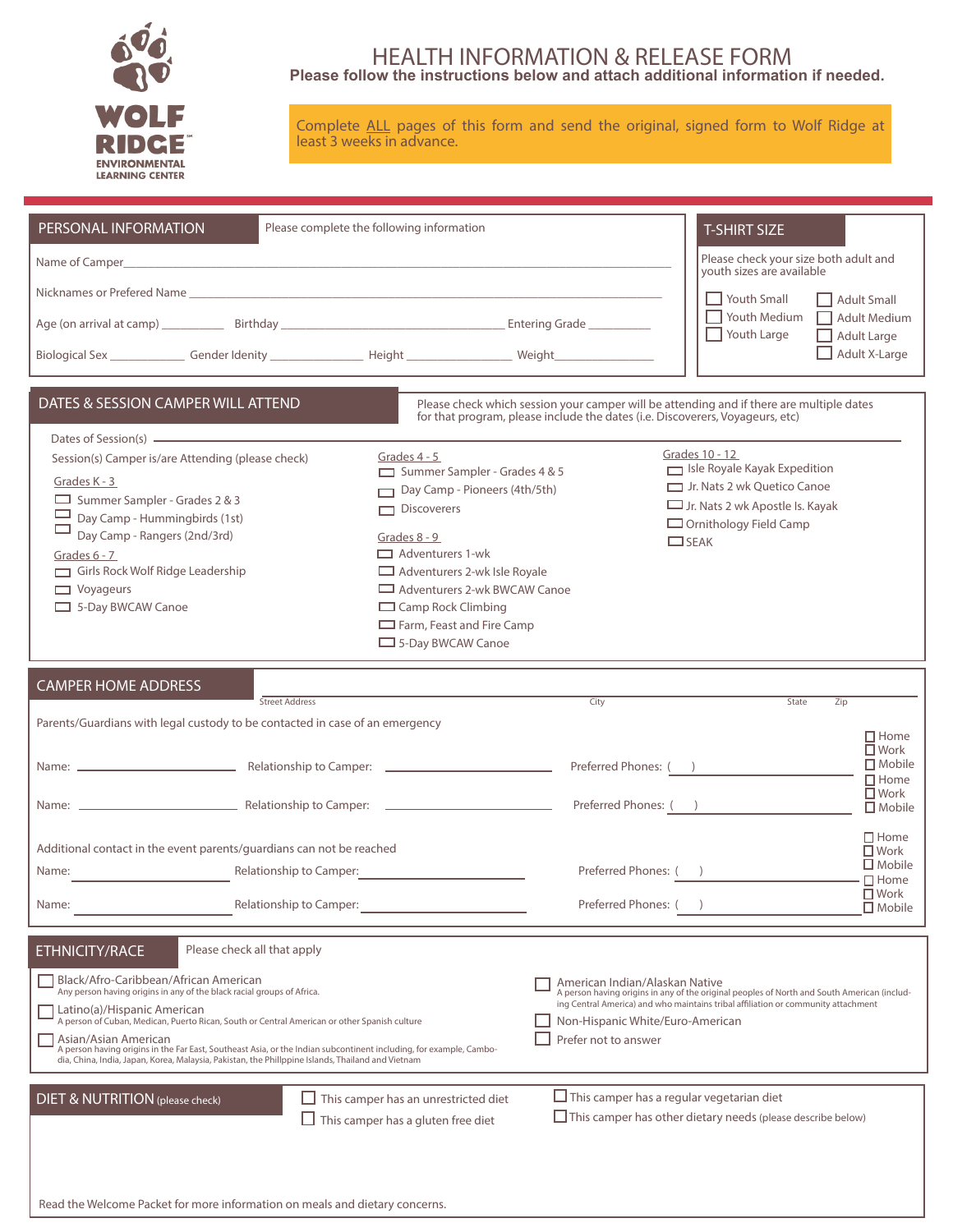### ALLERGIES (please check) No Known Allergies

If you checked YES, please describe below what exactly the camper is allergic to & the reaction seen

 $\Box$ Does your child require an EpiPen?  $\Box$  Yes  $\Box$  No

Camper is allergic to  $\Box$  Food  $\Box$  Medicine  $\Box$  Environmental (insects, hay fever, etc)  $\Box$  Other

## **MEDICATIONS** OVER-THE-COUNTER (OTC) / NON-PRESCRIPTION MEDICATIONS

The following non-prescription medications are stocked in the health room. They are used on an as needed basis to manage illness and injury. Please CROSS OUT those which should NOT be given by Wolf Ridge staff. All medications are administered by the guidelines listed on the packaging.

Acetaminophen (Tylenol) Ibuprofen (Advil) Diphenhydramine antihistamine (Benadryl) Loratadine (Claritin) Antibiotic cream (Bacitracin) Double antiobiotic cream (Polysporin) Anti-Diarrhea (Imodium)

PRESCRIPTION MEDICATIONS

Bismuth (Pepto-Bismol) Antacids (Tums) Phenylephrine decongestant (Sudafed PE) Guaifenesin cough syrup (Robitussin) Dimetapp Cough Drops Hydrocortisone (Itch cream)

Calamine Lotion Aloe Insect Repellent (with DEET) Insect Repellent (without DEET) Sunscreen/Sunblock

Please list ALL medications. Bring enough medication to last the entire program. Keep it in the original packaging/ bottle that identifies the prescribing physician, name of the medication, dosage, and frequency of administration. Medication is any substance a person takes to maintain and/or improve their health it includes vitamins & natural remedies.

### $\Box$  This person takes NO medications during their time at Wolf Ridge

This person takes medications as follows (Please indicate the Medication, Dosage, Frequency and Reason) Use extra sheets if necessary

| Name of Medication | Reason for taking it | Time medication is given                                                              | Amount or dose | How it is given |
|--------------------|----------------------|---------------------------------------------------------------------------------------|----------------|-----------------|
|                    |                      | $\Box$ Breakfast<br>$\sqcap$ Lunch<br>$\Box$ Dinner<br>$\Box$ Bedtime<br>$\Box$ Other |                |                 |
|                    |                      | $\Box$ Breakfast<br>$\Box$ Lunch<br>$\Box$ Dinner<br>$\Box$ Bedtime<br>$\Box$ Other   |                |                 |
|                    |                      | $\Box$ Breakfast<br>$\Box$ Lunch<br>$\Box$ Dinner<br>$\Box$ Bedtime<br>$\Box$ Other   |                |                 |

VACCINATIONS & IMMUNIZATIONS **Please list the date of your child'** most recent vaccination or booster and/or please attach the vaccina-<br>tion documentation from your childs doctor.

| Name of Vaccination                   | Is Vaccinated for this<br>Concern | Date received<br>(you can attach the vaccinne history instead of completing this table also) |
|---------------------------------------|-----------------------------------|----------------------------------------------------------------------------------------------|
| <b>Hepatitis B</b>                    | Yes<br><b>No</b>                  |                                                                                              |
| Diphteria, Tetanius, Pertussis (DTaP) | <b>No</b><br>Yes                  |                                                                                              |
| Haemophilus inflenzae type b (Hib)    | Yes<br><b>No</b>                  |                                                                                              |
| Measles, Mumps, Rubella (MMR)         | Yes<br><b>No</b>                  |                                                                                              |
| Varicella (chicken pox)               | Yes<br><b>No</b>                  |                                                                                              |
| Hepatitis A (Hep A)                   | Yes<br><b>No</b>                  |                                                                                              |
| Meningococal (MCV4)                   | Yes<br><b>No</b>                  |                                                                                              |
| Pneumococal                           | Yes<br><b>No</b>                  |                                                                                              |
| Influenza (yearly)                    | Yes<br>No                         |                                                                                              |
| Human papillomavirus (HPV)            | Yes<br><b>No</b>                  |                                                                                              |
| COVID-19                              | Yes<br><b>No</b>                  |                                                                                              |
| Rotavirus (RV5 or RV1)                | Yes<br><b>No</b>                  |                                                                                              |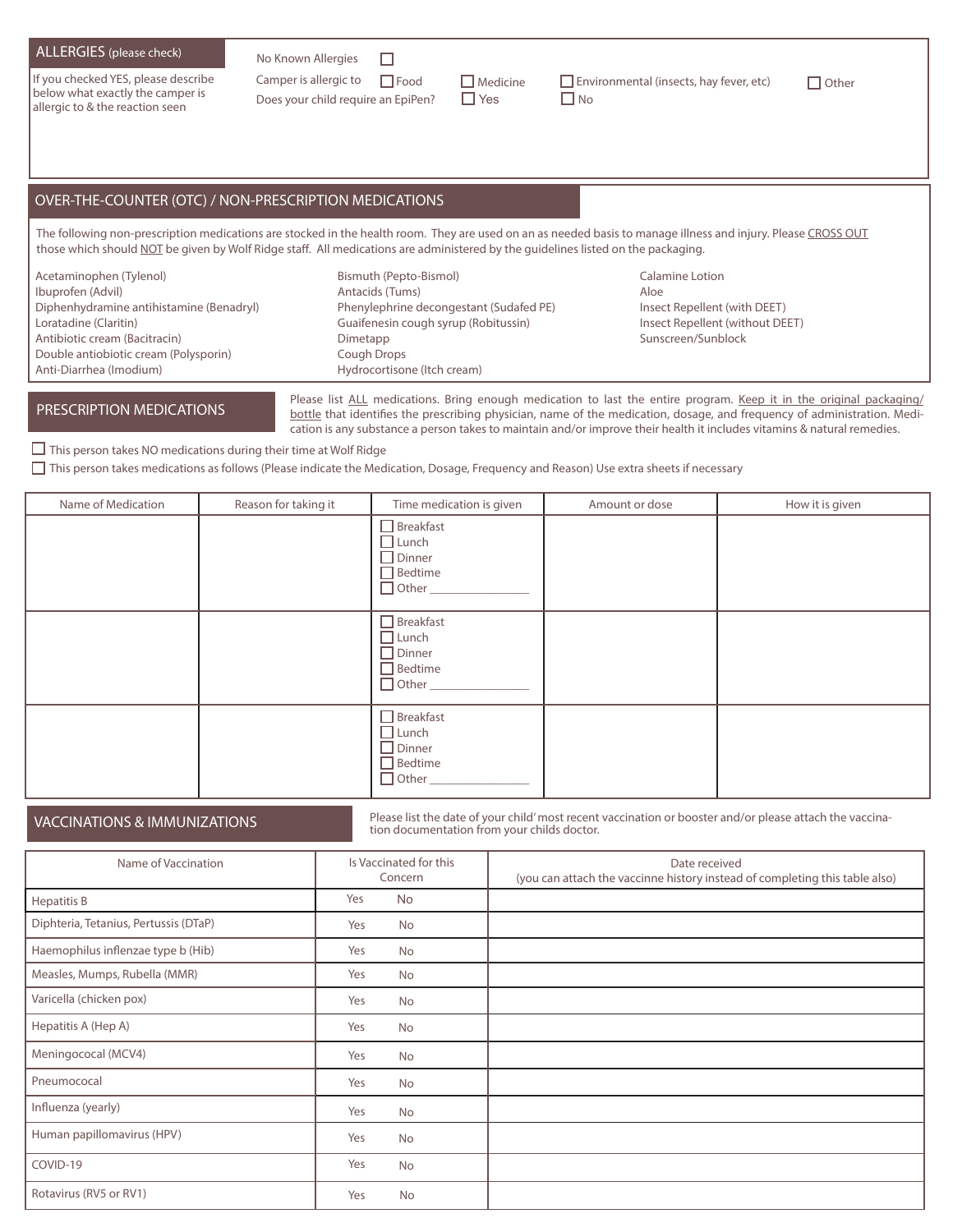# PHYSICAL & EMOTIONAL HEALTH HISTORY Please check yes or no to the following questions and provide a brief description of the

 $\Box$  $\Box$  $\Box$  $\Box$  $\Box$  $\Box$  $\Box$ Ō  $\Box$  $\Box$ 

| <b>YES NO</b><br>H<br>H<br>Ш | PHYSICAL & EMOTIONAL/MENTAL HEALTH<br>$\Box$ Anxiey<br>Asthma/respiratory concerns<br>Athlete's foot<br>Attention-Deficit Hyperactivity Disorder (ADHD)<br>Autism<br>Back pain/injury<br>Bedwetting<br>Bi-polar disorder<br>Blackouts/fainting<br>Cancer<br>Chest pain<br>Crohn's disease<br>Colitis<br>Concussions |                    |               |                  | Please explain any YES responses to the questions listed under Physical & Emotional Health<br>History. This helps us ensure we can provide the most positive experience for your child.                                              |
|------------------------------|---------------------------------------------------------------------------------------------------------------------------------------------------------------------------------------------------------------------------------------------------------------------------------------------------------------------|--------------------|---------------|------------------|--------------------------------------------------------------------------------------------------------------------------------------------------------------------------------------------------------------------------------------|
|                              | <b>Dental braces</b>                                                                                                                                                                                                                                                                                                |                    |               |                  |                                                                                                                                                                                                                                      |
|                              | Depression                                                                                                                                                                                                                                                                                                          |                    |               |                  |                                                                                                                                                                                                                                      |
|                              | Developmental delays                                                                                                                                                                                                                                                                                                |                    |               |                  | RELATED HEALTH QUESTIONS                                                                                                                                                                                                             |
|                              | <b>Diabetes</b>                                                                                                                                                                                                                                                                                                     | <b>YES NO</b><br>ш |               |                  | Has your child had any operation? If yes, please explain the operations and                                                                                                                                                          |
|                              | Ear infections                                                                                                                                                                                                                                                                                                      |                    |               | include date(s). | the control of the control of the control of the control of the control of                                                                                                                                                           |
|                              | Eating disorders<br>Epilepsy/seizures                                                                                                                                                                                                                                                                               |                    |               |                  |                                                                                                                                                                                                                                      |
|                              | Fetal alcohol syndrome                                                                                                                                                                                                                                                                                              |                    |               |                  |                                                                                                                                                                                                                                      |
|                              | Hay fever                                                                                                                                                                                                                                                                                                           |                    |               |                  |                                                                                                                                                                                                                                      |
| H                            | Headaches (including migraines)                                                                                                                                                                                                                                                                                     |                    |               |                  |                                                                                                                                                                                                                                      |
|                              | Hearing problems                                                                                                                                                                                                                                                                                                    | ப                  | □             |                  | Has your child ever been hospitalized or had any serious injury? If yes,                                                                                                                                                             |
|                              | Heart disease                                                                                                                                                                                                                                                                                                       |                    |               | please explain.  | <u>and the state of the state of the state of the state of the state of the state of the state of the state of the state of the state of the state of the state of the state of the state of the state of the state of the state</u> |
|                              | High blood pressure                                                                                                                                                                                                                                                                                                 |                    |               |                  |                                                                                                                                                                                                                                      |
|                              | <b>IBS</b>                                                                                                                                                                                                                                                                                                          |                    |               |                  |                                                                                                                                                                                                                                      |
|                              | Lice                                                                                                                                                                                                                                                                                                                |                    |               |                  |                                                                                                                                                                                                                                      |
|                              | <b>Menstrual difficulties</b>                                                                                                                                                                                                                                                                                       |                    |               |                  |                                                                                                                                                                                                                                      |
|                              | Motion sickness                                                                                                                                                                                                                                                                                                     | ப                  |               |                  | Has your child have any activity restrictions? If yes please explain & list the<br>special accomodations that should be made.                                                                                                        |
|                              | Obsessive compulsive disorders (OCD)<br>Pneumonia                                                                                                                                                                                                                                                                   |                    |               |                  |                                                                                                                                                                                                                                      |
| H<br>H                       | Significant life event (i.e. death, family changes, divorce,                                                                                                                                                                                                                                                        |                    |               |                  |                                                                                                                                                                                                                                      |
|                              | new sibling, etc)                                                                                                                                                                                                                                                                                                   |                    |               |                  |                                                                                                                                                                                                                                      |
|                              | $\Box$ Sinus infections                                                                                                                                                                                                                                                                                             | ப                  |               |                  | $\Box$ Has your child require any special assuistance while at camp? if yes, please                                                                                                                                                  |
|                              | $\Box$ Skin concerns                                                                                                                                                                                                                                                                                                |                    |               | explain.         |                                                                                                                                                                                                                                      |
|                              | Sleepwalking                                                                                                                                                                                                                                                                                                        |                    |               |                  |                                                                                                                                                                                                                                      |
|                              | Speech concerns                                                                                                                                                                                                                                                                                                     |                    |               |                  |                                                                                                                                                                                                                                      |
|                              | Stomach aches (repetitive)                                                                                                                                                                                                                                                                                          |                    |               |                  |                                                                                                                                                                                                                                      |
|                              | Ulcers                                                                                                                                                                                                                                                                                                              | ப                  |               |                  | $\Box$ Are there any other medical concerns or information you wish the camp staff                                                                                                                                                   |
|                              | Vision concerns or wears glasses/contacts                                                                                                                                                                                                                                                                           |                    |               | to know?         |                                                                                                                                                                                                                                      |
|                              | <b>COMMUNICABLE DISEASES</b>                                                                                                                                                                                                                                                                                        |                    |               |                  |                                                                                                                                                                                                                                      |
|                              | Has your child been explosed to any of the following cummunicable<br>diseases within the last 12 months? If yes please explain.                                                                                                                                                                                     |                    |               |                  |                                                                                                                                                                                                                                      |
| <b>YES NO</b>                |                                                                                                                                                                                                                                                                                                                     |                    |               |                  |                                                                                                                                                                                                                                      |
|                              | 1. Chicken Pox                                                                                                                                                                                                                                                                                                      |                    |               |                  |                                                                                                                                                                                                                                      |
|                              | 2. COVID-19                                                                                                                                                                                                                                                                                                         |                    | <b>YES NO</b> |                  | Is there anything you would like to discuss                                                                                                                                                                                          |
|                              | 3. Foot & Mouth                                                                                                                                                                                                                                                                                                     |                    |               |                  | with the medical staff and/or camp director?<br>Please also include the best time(s) to reach                                                                                                                                        |
|                              | 4. Hepatitis A                                                                                                                                                                                                                                                                                                      |                    |               |                  | you.                                                                                                                                                                                                                                 |
|                              | 5. Hepatitis B<br>6. Hepatitis C                                                                                                                                                                                                                                                                                    |                    |               |                  |                                                                                                                                                                                                                                      |
|                              | 7. Measles (German)                                                                                                                                                                                                                                                                                                 |                    |               |                  |                                                                                                                                                                                                                                      |
|                              | 8. Measles (red)                                                                                                                                                                                                                                                                                                    |                    |               |                  |                                                                                                                                                                                                                                      |
|                              | 9. Mono                                                                                                                                                                                                                                                                                                             |                    |               |                  |                                                                                                                                                                                                                                      |
|                              | 10. Mumps                                                                                                                                                                                                                                                                                                           |                    |               |                  |                                                                                                                                                                                                                                      |

ones checked yes.

 $\Box$ 12. Scarlet Fever  $\Box$  13. Whooping Cough

 $\Box$  11. Rheumatic Fever